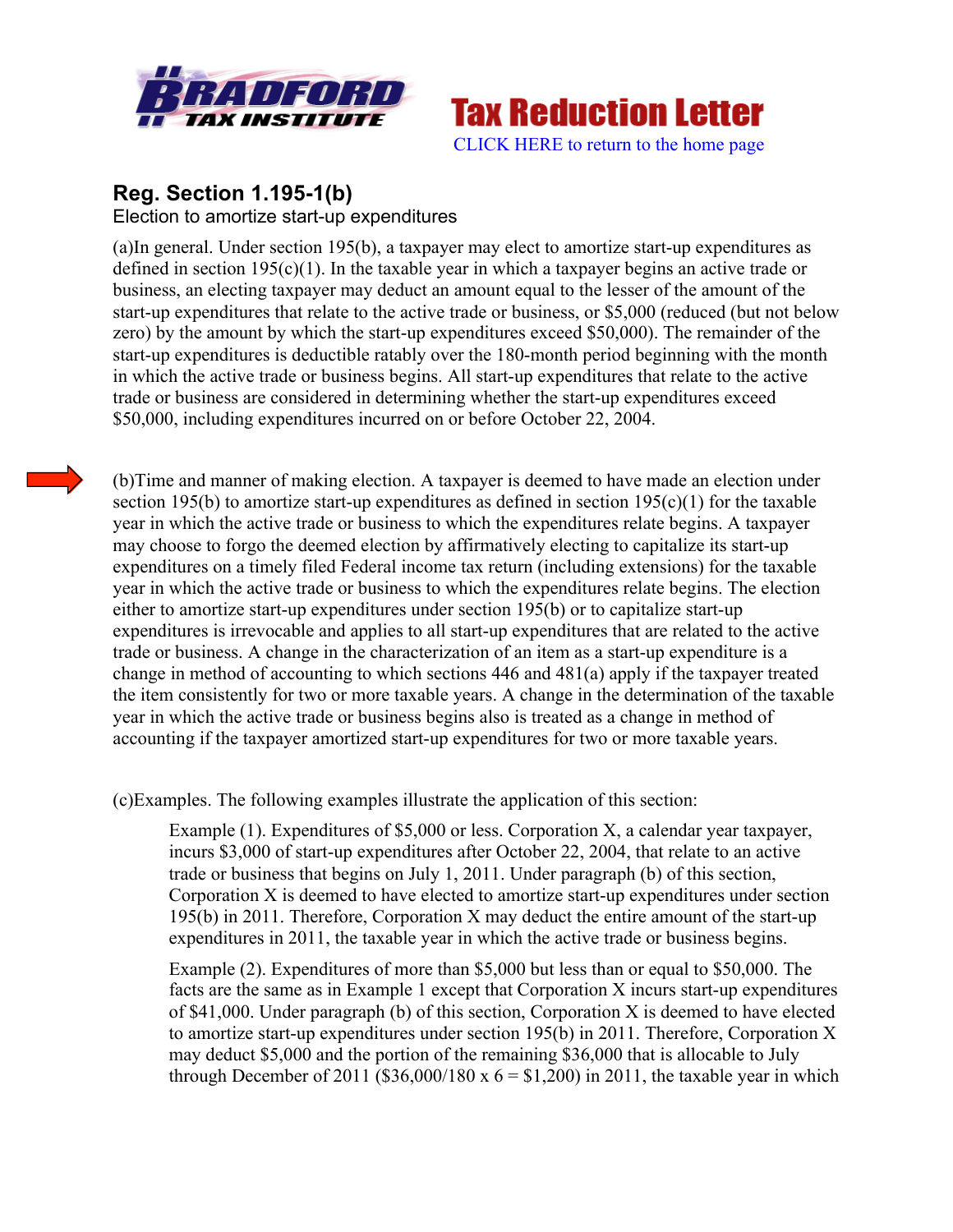the active trade or business begins. Corporation X may amortize the remaining \$34,800  $($36,000 - $1,200 = $34,800)$  ratably over the remaining 174 months.

Example (3). Subsequent change in the characterization of an item. The facts are the same as in Example 2 except that Corporation X determines in 2013 that Corporation X incurred \$10,000 for an additional start-up expenditure erroneously deducted in 2011 under section 162 as a business expense. Under paragraph (b) of this section, Corporation X is deemed to have elected to amortize start-up expenditures under section 195(b) in 2011, including the additional \$10,000 of start-up expenditures. Corporation X is using an impermissible method of accounting for the additional \$10,000 of start-up expenditures and must change its method under  $\S1.446-1$ (e) and the applicable general administrative procedures in effect in 2013.

Example (4). Subsequent redetermination of year in which business begins. The facts are the same as in Example 2 except that, in 2012, Corporation X deducted the start-up expenditures allocable to January through December of 2012 (\$36,000/180 x 12 = \$2,400). In addition, in 2013 it is determined that Corporation X actually began business in 2012. Under paragraph (b) of this section, Corporation X is deemed to have elected to amortize start-up expenditures under section 195(b) in 2012. Corporation X impermissibly deducted start-up expenditures in 2011, and incorrectly determined the amount of start-up expenditures deducted in 2012. Therefore, Corporation X is using an impermissible method of accounting for the start-up expenditures and must change its method under §1.446-1(e) and the applicable general administrative procedures in effect in 2013.

Example (5). Expenditures of more than \$50,000 but less than or equal to \$55,000. The facts are the same as in Example 1 except that Corporation X incurs start-up expenditures of \$54,500. Under paragraph (b) of this section, Corporation X is deemed to have elected to amortize start-up expenditures under section 195(b) in 2011. Therefore, Corporation X may deduct \$500 (\$5,000 - \$4,500) and the portion of the remaining \$54,000 that is allocable to July through December of 2011 (\$54,000/180 x  $6 = $1,800$ ) in 2011, the taxable year in which the active trade or business begins. Corporation X may amortize the remaining  $$52,200 ($54,000 - $1,800 = $52,200)$  ratably over the remaining 174 months.

Example (6). Expenditures of more than \$55,000. The facts are the same as in Example 1 except that Corporation X incurs start-up expenditures of \$450,000. Under paragraph (b) of this section, Corporation X is deemed to have elected to amortize start-up expenditures under section 195(b) in 2011. Therefore, Corporation X may deduct the amounts allocable to July through December of 2011 (\$450,000/180 x  $6 = $15,000$ ) in 2011, the taxable year in which the active trade or business begins. Corporation X may amortize the remaining  $$435,000$  ( $$450,000 - $15,000 = $435,000$ ) ratably over the remaining 174 months.

(d)Effective/applicability date. This section applies to start-up expenditures paid or incurred after August 16, 2011. However, taxpayers may apply all the provisions of this section to start-up expenditures paid or incurred after October 22, 2004, provided that the period of limitations on assessment of tax for the year the election under paragraph (b) of this section is deemed made has not expired. For start-up expenditures paid or incurred on or before September 8, 2008,